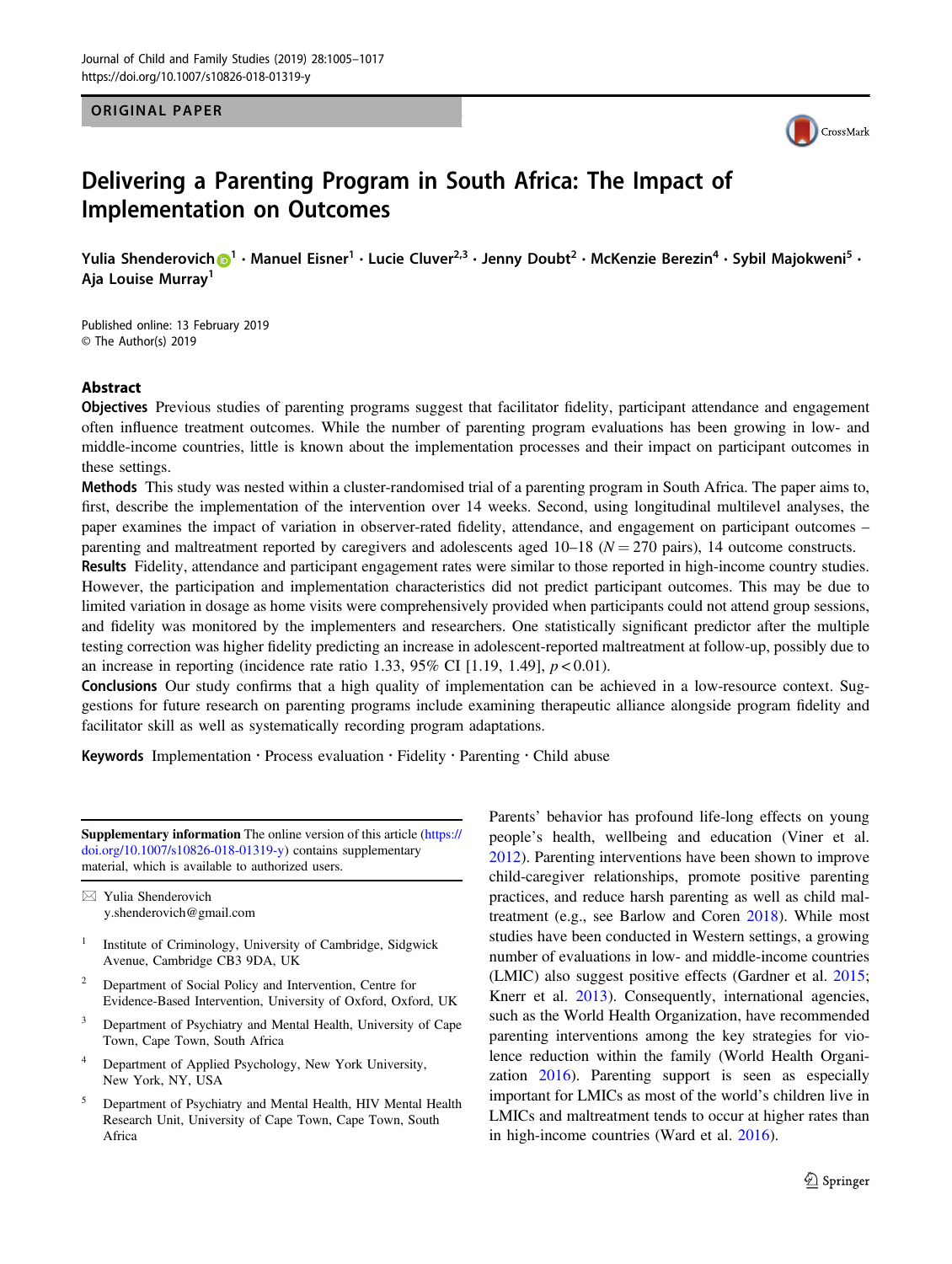Converging evidence from interventions for a range of health and social outcomes suggests that interventions need to be delivered with sufficient quality and participant engagement to produce the intended results. In a widely cited review of prevention and health promotion programs for children (Durlak and DuPre [2008](#page-11-0)), authors found that in 45 out of 59 studies, there was a statistically significant positive relationship between implementation level and at least half of the intervention effects measured. A systematic review of group-based parenting programs for early-onset conduct disorders among children 3 to 12 years old found that studies reporting higher levels of implementation had larger intervention effects on measures, such as negative parenting practices, than the studies with lower implementation rates (Furlong et al. [2012\)](#page-11-0). In line with these findings, the development and study of parenting interventions have been accompanied by an emphasis on the quality of intervention processes (Forgatch et al. [2005](#page-11-0); Olofsson et al. [2016](#page-12-0)).

Berkel and co-authors have developed a helpful framework to guide research on the effects of implementation (Berkel et al. [2011\)](#page-11-0), which focuses on two dimensions of implementation—facilitator and participant behavior—that are inter-related and can influence program outcomes. In assessing facilitator behavior, the authors identify three aspects: fidelity (intervention components delivered as prescribed), quality of delivery (facilitator teaching and process skills), and adaptation (facilitators modifying the intervention). Most of these terms have many alternative labels, for instance, fidelity is often referred to as adherence, and quality as facilitator competence, among other terms. To measure participant behavior (responsiveness), relevant aspects included in the model are attendance, the level of active engagement with the intervention, home practice and satisfaction.

Several parenting intervention studies have examined the effect of facilitator fidelity and quality of delivery on parenting outcomes, including studies of Incredible Years in the United Kingdom (Eames et al. [2009](#page-11-0)), Chicago Parent Program (Breitenstein et al. [2010](#page-11-0)) and Strengthening Families Program (Cantu et al. [2010\)](#page-11-0) in the United States (US), Parent Management Training—Oregon Model in the US and Norway (Forgatch and DeGarmo [2011](#page-11-0); Forgatch et al. [2005\)](#page-11-0), Brief Parent Training in Norway (Kjøbli et al. [2012\)](#page-12-0), and Growing Up Happily in the Family in Spain (Alvarez et al. [2016](#page-10-0)). Most, but not all of these studies (e.g., Breitenstein et al. [2010](#page-11-0); Cantu et al. [2010\)](#page-11-0) found higher facilitator fidelity or quality to be related to stronger improvements in some of the parenting or child behavior outcomes. A study of the Sinovuyo Kids project in South Africa focused on families with children 2–9 years old (Wessels [2017](#page-12-0)). In Sinovuyo Kids, the self-reported performance of all facilitators was close to the maximum possible on the measure; thus, there was insufficient variation to examine the effect of fidelity on program outcomes.

The differences between the resources available in highincome countries (HICs) and LMICs may impact the extent to which interventions can be implemented to the desired standard. In HICs, facilitators in parenting and other psychosocial interventions often are expected to have graduate degrees and backgrounds in social work, psychology or education (Webster-Stratton and McCoy [2015\)](#page-12-0). In LMICs, it is increasingly common for interventions to be delivered by lay workers due to the need for service scale-up and the limited numbers of available professional staff (Patel et al. [2011](#page-12-0)).

During parenting intervention sessions, participants can learn about, observe and practice various techniques, and each session has a specific topic. Therefore, if an intervention is efficacious, the participants who attend and actively engage with the intervention may be able to benefit the most. Indeed, studies of interventions, such as The Incredible Years (Baydar et al. [2003\)](#page-11-0) and Chicago Parent Program in the US (Gross et al. [2009\)](#page-11-0), found that more active attendance and engagement in sessions was linked to better intervention outcomes. In an evaluation of Fast Track in the US, engagement in sessions predicted several of the outcomes, while attendance did not, suggesting that attendance without active engagement may be insufficient to improve outcomes (Nix et al. [2009\)](#page-12-0). However, not all studies found a statistically significant effect of participant attendance and engagement on treatment outcomes. Generally, even in studies that established a significant relation, the dose-response pattern was present for some, but not all outcomes (Alvarez et al. [2016](#page-10-0); Gross et al. [2009;](#page-11-0) Wessels [2017](#page-12-0); Weeland et al. [2017\)](#page-12-0).

In summary, several previous parenting trials examined the role of implementation, attendance and engagement on outcomes, finding that the way the intervention was implemented and received was often significantly related to the variation in participant outcomes. Most of these trials focused on evaluating parenting programs aiming to improve child behavior. However, interventions targeting problem behavior in children are very similar in design to programs primarily addressing caregiver behavior to reduce child maltreatment (Knerr et al. [2013](#page-12-0)). The current study explores the implementation of Sinovuyo Teen, a parenting intervention for families with adolescents, within a randomised controlled trial (RCT) in South Africa. This paper first aims to describe the key dimensions of intervention implementation, and, second, to examine if the implementation measures in this study predict participant outcomes on child maltreatment and parenting behavior.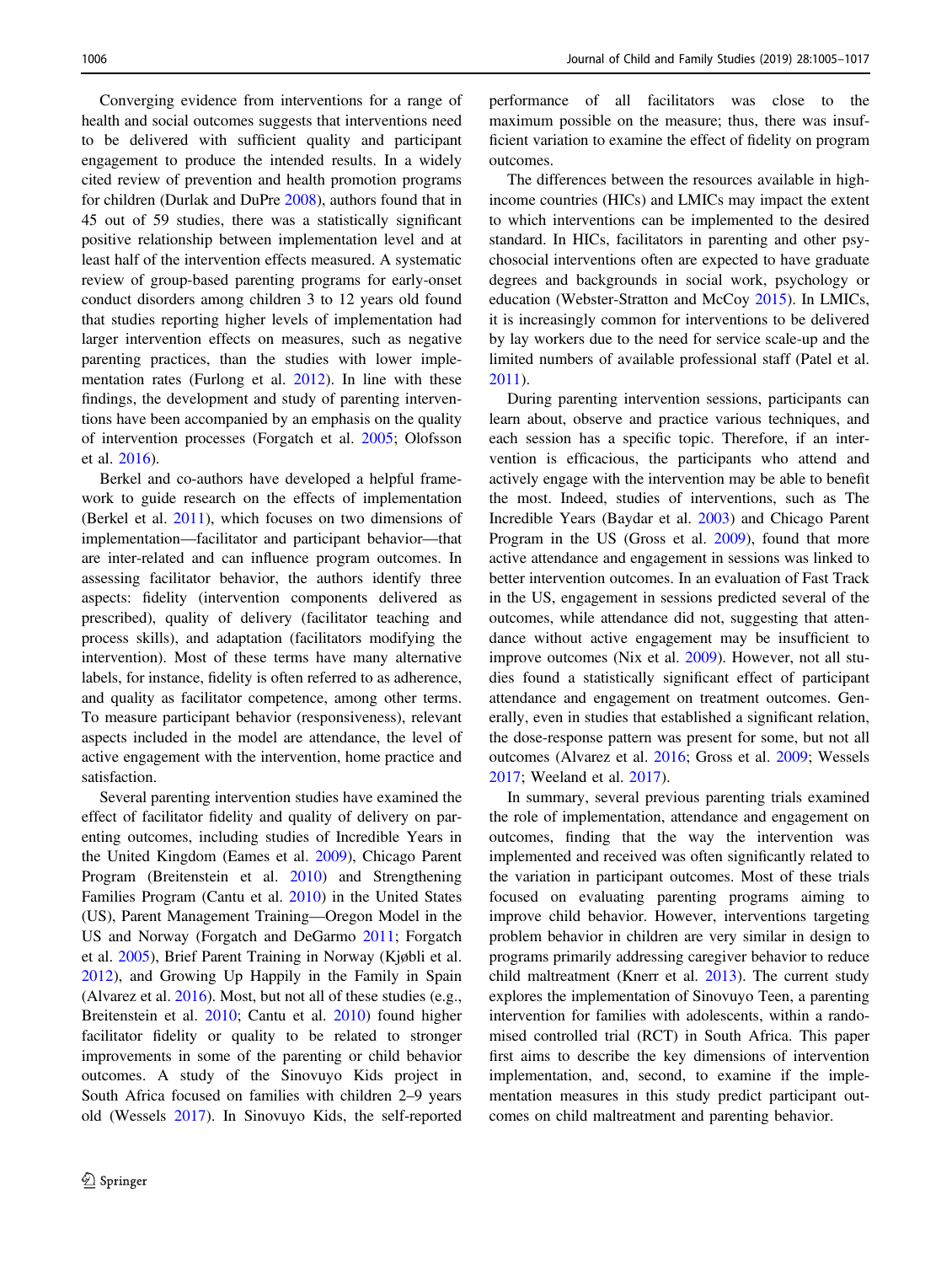### Method

### Participants

This study was nested within an RCT in the Eastern Cape, South Africa. The Eastern Cape province is a historically disadvantaged part of South Africa, with poor infrastructure and high rates of poverty and unemployment. The trial was conducted between April 2015 and August 2016, and enrolled 552 families within 32 rural and 8 peri-urban study clusters, randomised into two arms. Families were identified through a range of sources, including self-referrals, local chieftains, community-selected representatives, schools, social services, as well as door-to-door visits. To be eligible for the study, families had to respond positively to one of the screening questions on whether there are conflicts between the caregiver and adolescent in the household, and to complete the two rounds of baseline assessments. The treatment clusters received the parenting program, described below. The control arm clusters received a hygiene information event. More details, including power calculations for the trial, are available in the study protocol (Cluver et al. [2016](#page-11-0)b).

## Procedure

The intervention manual was based on social learning principles, and developed drawing on existing research, consultations with experts and piloting in South Africa. Two pilot studies were conducted, including qualitative research with program facilitators and participants to incorporate their feedback in the revised manual and ensure program acceptability and relevance (Cluver et al. [2016](#page-11-0)a; Cluver et al. [2016c](#page-11-0)). Sessions were designed to be participatory and non-didactic, and they covered topics such as praise and relationship-building, managing emotions and solving family problems. The group sessions included both the adolescents and their caregivers to facilitate change in family relationships. The intervention was delivered by a local non-governmental organisation (NGO), and consisted of 14 weekly group sessions. In the ten joint sessions, caregivers and children worked together in the same room, while in the four separate sessions caregivers and adolescents were in parallel sessions, ideally out of each other's earshot, in order to promote an open discussion. In addition, the participants were given a home practice task after each session to practice new skills. For example, the facilitators asked adolescents and caregivers to give each other compliments during the week to practice the skill of offering specific labelled praise. For those who could not attend sessions, home visits were delivered by the facilitators with a short summary of the week's topic.

The facilitators were recruited by the implementing NGO to deliver the intervention during the RCT, and all

but two of the 25 facilitators had no previous experience with implementing a parenting intervention. Several facilitators were social workers seconded by the local government, and the others had various backgrounds in diverse fields, such as insurance, project management, arts and culture. Facilitators received a five-day training in collaborative facilitation methods and parenting principles, as well as on-going weekly day-long supervision and training on session content. Several strategies, such as session observations by the facilitators' trainer and NGO staff, were used to maintain treatment fidelity and quality.

### Measures

### RCT data collection

Primary caregivers and adolescents completed self-report measures at baseline, post-test at one-month post-intervention (92% retention from baseline) and follow-up at 5–9 months post-intervention (97% retention from baseline). In addition, due to high population mobility in the study area, at the time of the follow-up data collection, 8% of the intervention arm adolescents who completed followup were neither living in the same house as the original caregiver nor spending most of the week together. Therefore these participants could not report on parenting in the original pair and were not included in the current analyses.

The randomised trial found improvements across several family and individual outcomes. Among the primary outcomes, caregivers reported reduced physical and emotional maltreatment, reduced use of corporal punishment and poor monitoring, as well as an increase in positive and involved parenting. Adolescents reported reduced maltreatment at post-test, but not follow-up, an increase in involved parenting, and a decrease in inconsistent discipline. Adolescents reported fewer intervention effects than their caregivers. Full details on the intervention effects are available in other publications (Cluver et al. [2018;](#page-11-0) Steinert et al. [2018](#page-12-0)), and basic descriptive information about the intervention arm is provided in Table [1](#page-3-0).

### Outcome measures

The outcome measures in this paper were the primary trial outcomes as specified in the study protocol. Adolescents' emotional and physical maltreatment, and neglect by caregivers were measured using a culturally-adapted version of the ISPCAN Child Abuse Screening Tool, ICAST-Trial (Meinck et al. [2018](#page-12-0); Zolotor et al. [2009\)](#page-12-0). At baseline, within the intervention arm, Cronbach alphas for the physical and emotional maltreatment scale was 0.78 (14 items) for caregiver report, and 0.87 (12 items) for adolescent report.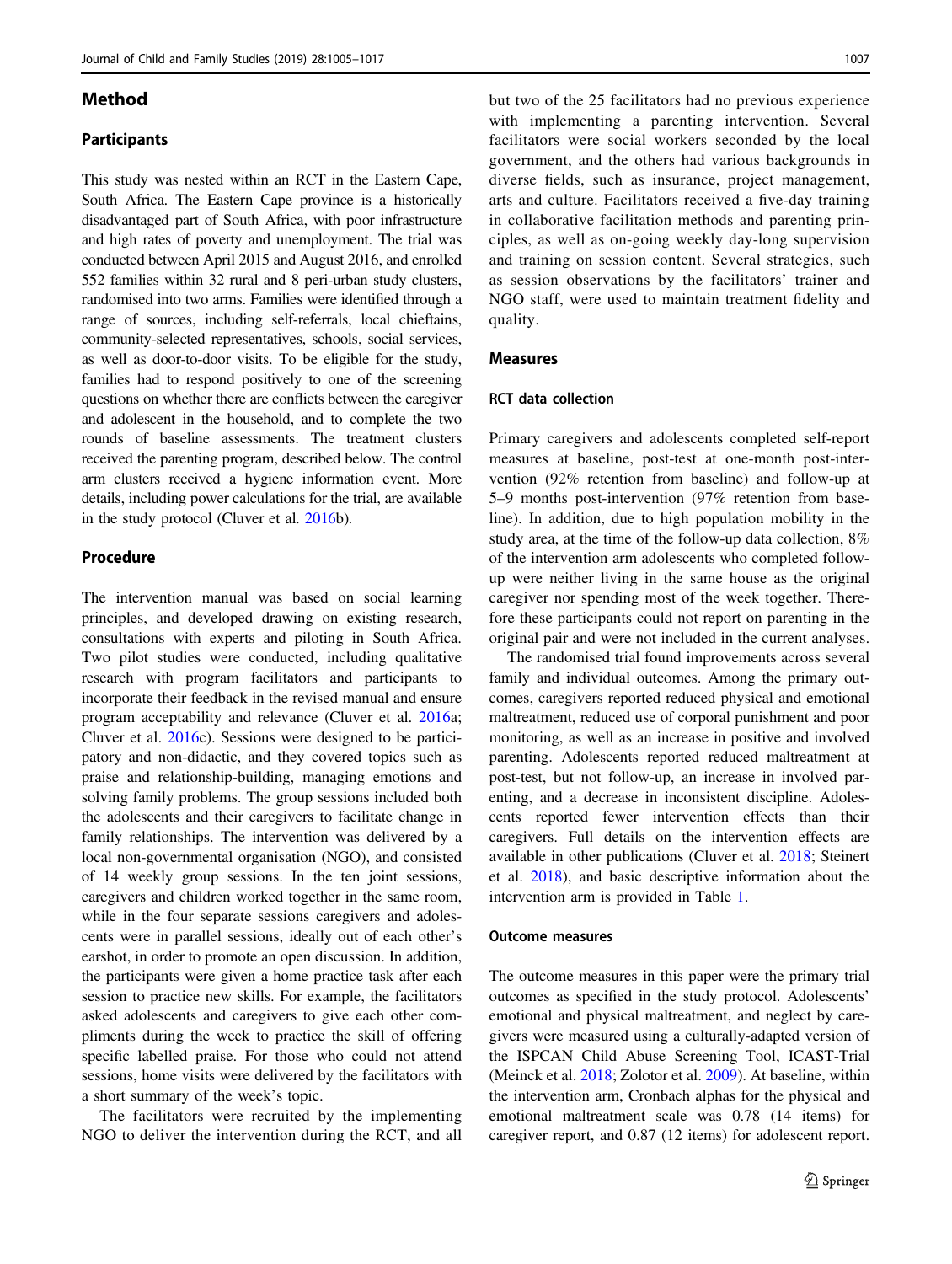<span id="page-3-0"></span>For neglect, the alphas were 0.62 (3 items) for caregiver report, and 0.77 (6 items) for adolescent report.

Parenting (poor parental monitoring, inconsistent discipline, corporal punishment, positive parenting and positive involved parenting) was measured using the Alabama Parenting Questionnaire (APQ; parent and adolescent versions), widely used internationally and previously used in South Africa (Essau, Sasagawa, Frick [2006;](#page-11-0) Lachman et al. [2014\)](#page-12-0). For caregiver report, Cronbach alphas were 0.78 for positive parenting (6 items), 0.77 for involved parenting (10 items), 0.72 for poor monitoring (10 items), 0.74 for corporal punishment (3 items) and 0.55 for inconsistent discipline (6 items). For adolescent report, Cronbach alphas were 0.89 for positive parenting (6 items), 0.87 for involved parenting (10 items), 0.76 for poor monitoring (10 items), 0.68 (3 items) for corporal punishment and 0.68 for inconsistent discipline (6 items).

#### **Predictors**

Implementation measures were collected by the Research Assistants (RAs) observing sessions in order to reduce the burden on the facilitators and participants and to avoid social desirability bias in self-reported implementation measures (Dusenbury et al. [2005\)](#page-11-0). The RAs collected data

Table 1 Baseline sample characteristics

| Variable                                                                  | Intervention arm   |  |  |  |
|---------------------------------------------------------------------------|--------------------|--|--|--|
| isiXhosa-speaking (African), $n$ (%)                                      | 270 (100%)         |  |  |  |
| Rural village/Peri-urban township, $n$ (%)                                | 224 (83%)/46 (17%) |  |  |  |
| Caregiver age, mean $(SD)$                                                | 49 years (15.2)    |  |  |  |
| Caregiver gender                                                          | 262 (97%) female   |  |  |  |
| Child age, mean $(SD)$                                                    | 14 years (2.3)     |  |  |  |
| Child gender                                                              | 118 (44%) female   |  |  |  |
| No one working in the household, $n(\%)$                                  | 178 (66%)          |  |  |  |
| At least 2 days in the past week with not<br>enough food at home, $n$ (%) | 181 (67%)          |  |  |  |

in 277 sessions, out of the total 279 sessions delivered, and 32% of the sessions were double-rated by two RAs. RA ratings were supplemented with comments that were reviewed during data analysis to validate and contextualize the quantitative trends. The information about home visits came from the records of the implementing NGO. We examine the following four implementation indicators as predictors of treatment outcomes.

Group session attendance—based on the program design, participation of both caregiver and adolescent in a family is necessary for intervention success. Therefore, we include the total number of sessions attended by adolescents and caregivers (the sum of the sessions each attended) as a candidate predictor of the changes in primary outcomes.

Home visits—as facilitators offered participants home visits after missed sessions, we also examined the effect of the total number of home visits delivered by facilitators to each household after missed sessions.

Overall dosage—we used the total sum of group sessions and home visits the family received to examine an overall dose-response effect. For simplicity, we treat group sessions at community venues and individual home sessions as equivalent. However, it is likely that the home sessions were not equivalent to the group sessions as the intervention relies on group interactions. In addition, the home sessions only lasted about 20 min each, about 5 times shorter than an average group session.

Family engagement —average of adolescent and caregiver engagement scores from all the sessions they attended. To measure the level of engagement in sessions, we used a behaviorally-anchored 3-point scale (1—Adolescent or caregiver was quiet or distracted most of the time; 2— Adolescent or caregiver participated in parts of the session; 3—Adolescent or caregiver participated through most of the session).

Facilitator fidelity—average rating of the facilitators in a cluster in sessions 1–14 (see Table 2). Slightly different items were used at the first and last sessions due to a different session structure. Cronbach alpha for the final scale

| <b>Table 2</b> Items used to assess<br>session implementation | Dimension of implementation | Item (scored $0-3$ )                                                                                                       |  |  |  |  |
|---------------------------------------------------------------|-----------------------------|----------------------------------------------------------------------------------------------------------------------------|--|--|--|--|
|                                                               | Fidelity (adherence)        | Facilitators introduce core lessons at the beginning of session                                                            |  |  |  |  |
|                                                               |                             | Facilitators remind participants of core lessons where relevant during<br>session                                          |  |  |  |  |
|                                                               |                             | Facilitators involve participants in remembering core lessons at the end of<br>session                                     |  |  |  |  |
|                                                               |                             | Role play (positive and negative) (e.g. "Facilitators or participants perform<br>a positive and a negative role play")     |  |  |  |  |
|                                                               |                             | Role play discussion (e.g. "Using the role play, facilitators demonstrate the<br>importance of managing stress and anger") |  |  |  |  |
|                                                               | Quality (competence)        | Do the facilitators ask participants open-ended questions?                                                                 |  |  |  |  |
|                                                               |                             | Are the facilitators judgemental towards the participants? (reverse-coded)                                                 |  |  |  |  |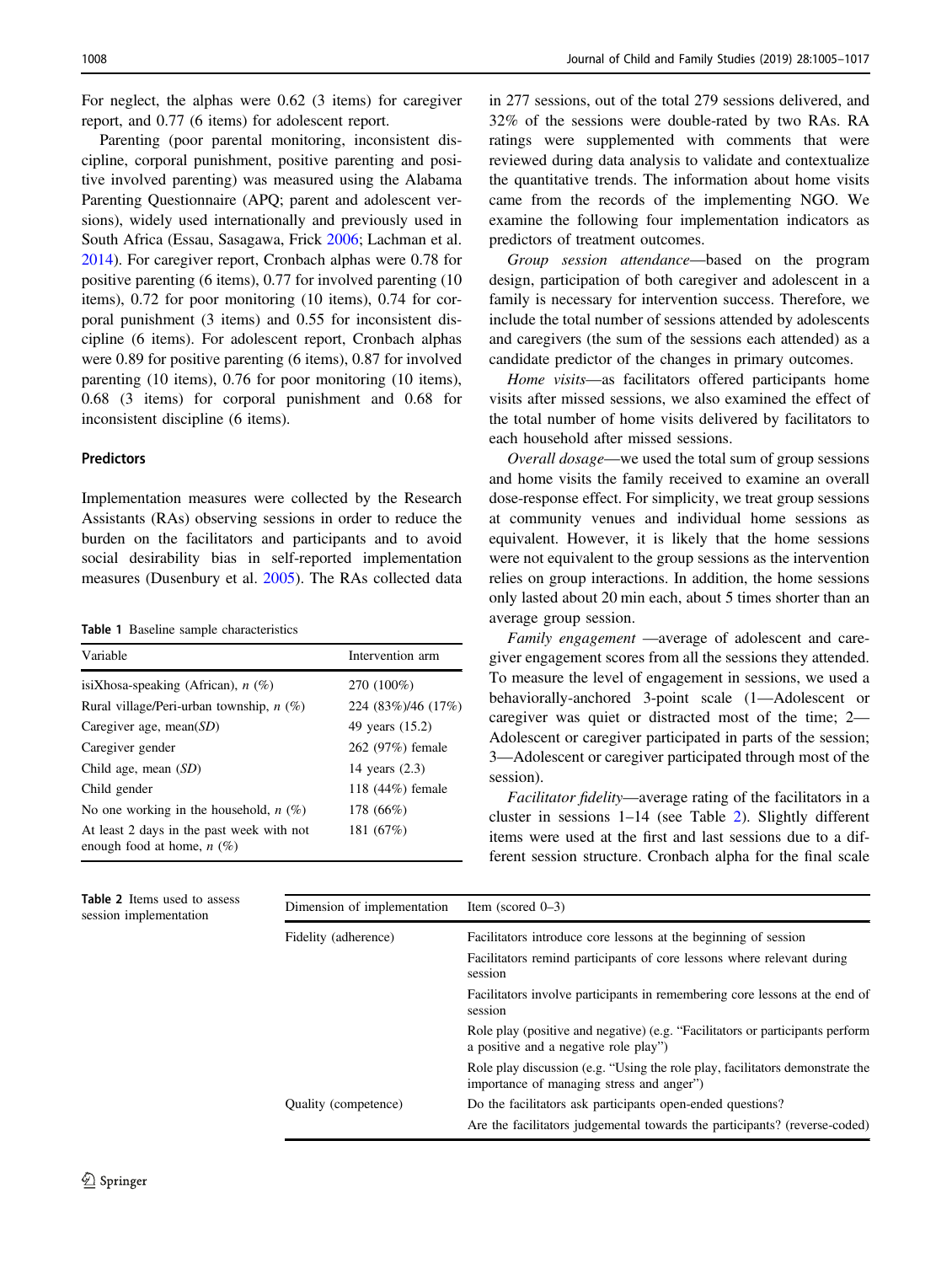was 0.92 (6 items). These items were developed based on the program manual and in consultation with the program developers. The observation tools assessed fidelity by measuring how well, according to RA observation, the facilitators implemented the core activities in a session, such as introducing, reinforcing and summarizing core lessons, and performing and discussing role plays. Moreover, we assessed facilitator skill by measuring the extent to which facilitators encouraged an open and supportive discussion.

While in seven of the 20 intervention groups the original pair of facilitators delivered the entire program, in others, the same pair of facilitators did not always facilitate in the same groups. Given this variation, we focus on the average ratings of all the facilitators in a group, rather than looking at the impact of individual facilitators. To create the final scale measuring facilitator performance, we used exploratory factor analysis, which suggested a one-factor solution (Kjøbli et al.  $2012$ ). The item on whether the facilitator was judgemental did not correlate well with the other items, perhaps because facilitators showing critical judgements of participant behaviors were quite rare; hence, this item was not included in the final scale. As the final scale primarily measured the completion of intervention activities, we treat it as a measure of fidelity. The approach to measuring fidelity was focused on the function of intervention activities (Hawe et al. [2004](#page-11-0)). In other words, the data collection emphasized assessing whether the purpose of the session activities was achieved rather than whether the activities were simply completed or not.

#### Research assistant training

Fifteen RAs were involved in the implementation data collection after a five-day training in observational research and data collection forms. Furthermore, daily supervisions were conducted to ensure consistency in completing the forms. All RAs were from the local area and most of them had completed at least secondary education.

### Data Analyses

For the double-coded sessions, we examined inter-rater reliability of the observational measures. The intra-class correlation coefficients for fidelity items ranged between 0.7–0.9, and for participant engagement, 0.8–0.9. As high inter-rater reliability was achieved on these measures, we used averages of two observations for analyses.

Fixed-effect regression analyses and Kruskal-Wallis tests were used to check if the implementation characteristics differed significantly between groups. To examine changes in individual engagement over time, we used time (session number) as a predictor of engagement in a multi-level model. To examine the impact of implementation predictors on participant outcomes, we adopted a longitudinal data analysis approach, as recommended for trials with repeated measures (Moerbeek and Teerenstra [2016](#page-12-0)). To detect the effect of implementation characteristics, we used the following model:

$$
Parenting_{ii} = \beta_{00} + \beta_1(Predictor_i) + \beta_2(PT_{ii}) + \beta_3(FU_{ii}) +
$$
  
\n
$$
\beta_4(Predictor_i * PT_{ii}) + \beta_5(Predictor_i * FU_{ii}) +
$$
  
\n
$$
\alpha_1(Stratification_i) + u_{0i} + \varepsilon_{ii},
$$
  
\n(1)

where Level  $1 = \text{occasion}(t)$ , Level  $2 = \text{individual}(i)$ , PT is the immediate post-test and FU is the follow-up. Parenting<sub>ti</sub> is the estimated value for parenting at time  $t$  for person  $i$ , *Predictor<sub>i</sub>* is the candidate predictor that is a characteristic of the attendance, engagement or implementation for individual i. The interactions are the key parameters of interest used to assess the effect of predictors. These interactions  $\beta_4$  and  $\beta_5$  allowed us to examine the effect of the predictors on change over time in the intervention arm. The last two terms represent the time- and person-level residuals.

We estimated separate effects at post-test and follow-up. To avoid non-essential collinearity, all predictors were grand-mean centred. We used a linear link function for parenting outcomes and a negative binomial function for maltreatment, neglect and corporal punishment outcomes to account for the skewed distribution of the harsh parent behaviors. The linear models were estimated using maximum likelihood estimation, drawing on all available data. The outputs of the negative binomial models are presented as incidence rate ratios (IRR). We tested whether random slopes for time were indicated for these models (Barr [2013\)](#page-11-0). However, they either did not substantively improve model fit or —in a small number of cases—produced convergence issues and so were not included in the final model. Although this was a cluster randomised trial, due to low ICC at cluster level (under 5%) and a design effect under 2.0, we did not include a separate level for clusters (Peugh [2010](#page-12-0)). For ICC values, see Table [3.](#page-5-0) To obtain conservative estimates, we used robust clustered standard errors to account for the cluster-level correlations.

We accounted for multiple hypothesis testing using the Benjamini–Hochberg procedure (Benjamini and Hochberg [1995](#page-11-0)), treating all tests as one family. For each outcome, we report both the unadjusted p-values as well as the corrected q-values. All analyses were implemented in Stata/SE 14.2, except the ICC inter-rater reliability calculations and the multiple hypothesis testing adjustment implemented in R 3.3.0 (package FSA v0.8.20).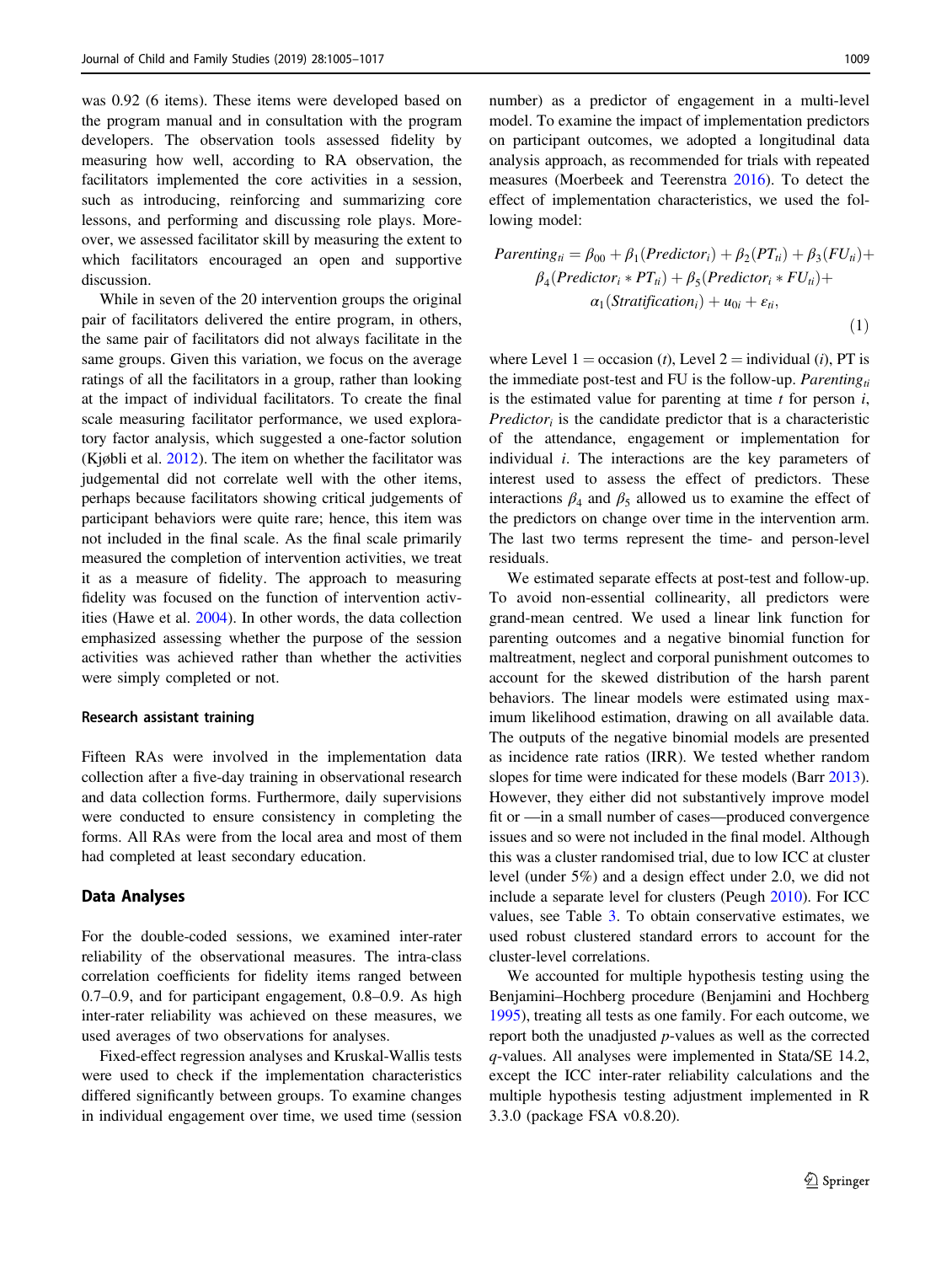| Outcome measure                                         | <b>Baseline</b> | Post-test | Follow-up | ICC at person level | ICC at cluster level |
|---------------------------------------------------------|-----------------|-----------|-----------|---------------------|----------------------|
| Physical and emotional maltreatment (adolescent report) | X               | X         | X         | 0.29                | 0.02                 |
| Physical and emotional maltreatment (caregiver report)  | X               | X         | X         | 0.04                | 0.02                 |
| Neglect (adolescent report)                             | X               |           | X         | 0.30                | 0.00                 |
| Neglect (caregiver report)                              | X               |           | X         | 0.02                | 0.02                 |
| Corporal punishment (adolescent report)                 | X               |           | X         | 0.04                | 0.00                 |
| Corporal punishment (caregiver report)                  | X               |           | X         | 0.00                | 0.00                 |
| APQ positive parenting (adolescent report)              | X               | X         | X         | 0.22                | 0.02                 |
| APQ positive parenting (caregiver report)               | X               | X         | X         | 0.12                | 0.00                 |
| APQ involvement (adolescent report)                     | Χ               | X         | X         | 0.27                | 0.05                 |
| APQ involvement (caregiver report)                      | X               | X         | X         | 0.16                | 0.01                 |
| APQ poor monitoring (adolescent report)                 | X               | X         | X         | 0.20                | 0.03                 |
| APQ poor monitoring (caregiver report)                  | X               | X         | X         | 0.11                | 0.01                 |
| APQ inconsistent discipline (adolescent report)         | X               |           | X         | 0.04                | 0.02                 |
| APQ inconsistent discipline (caregiver report)          | X               |           | X         | 0.11                | 0.00                 |

<span id="page-5-0"></span>Table 3 Schedule of measurement of primary outcomes and their ICC values

# Results

As the summaries demonstrate, the families received 91% of the sessions in total either via group sessions or home visits (see Table [4\)](#page-6-0). The average group session attendance, however, was only 58%. The highest number of group and home sessions received by a family was 31 instead of 28 because a few families received additional home visits, even though they attended the group sessions. Family engagement in group sessions was on average 74%, and average facilitator fidelity was 83% of the possible maximum.

# Attendance, Participation and Implementation Over Time

Neither family attendance and engagement, nor fidelity, displayed systematic change over time (see Table [5](#page-6-0) for fidelity ratings by week). It appears that the level of fidelity was influenced by the specific circumstances and the content of the session in a particular week. Based on the RA observations, some of the common challenges with regard to fidelity were with the adoption of participatory approaches (e.g., facilitators reading role plays instead of acting them out with participants), and facilitators missing or misunderstanding parts of the content.

# Attendance, Participation and Implementation Across Clusters

Overall, there was a statistically significant difference between clusters in the average participant attendance, engagement and overall treatment dose. In other work, we examined predictors of attendance and engagement (Shenderovich et al. [2018](#page-12-0)).

# The Relationship of Implementation and Participant Behavior

There was a positive statistically significant correlation between average participant engagement and fidelity at cluster level,  $r(18) = 0.53$ ,  $p < 0.05$ . However, when examined separately for caregivers and adolescents, this effect was only statistically significant for average adolescent engagement,  $r(18) = 0.62$ ,  $p < 0.01$ . Although facilitators have reported challenges implementing the program when attendance was low, fidelity was not correlated with the average attendance rate in a particular group,  $r(18) = 0.02$ ,  $p > 0.05$  (see Table [6](#page-7-0) for cluster-level correlations).

### Adaptations of the Intervention

The open-ended comments included in the RA observation forms suggest some adaptations of the Sinovuyo Teen program by facilitators during implementation. While adaptation was not measured systematically, we provide examples of the common changes made by facilitators, as reported by the RA observers. In some groups, facilitators had to make adaptations for low attendance when activities were designed to be practiced in family dyads but only one person from a dyad attended. On other occasions, instead of starting a new topic, facilitators continued with lessons from previous weeks when they felt something was not covered. Lack of physical space for separate sessions in some locations did not provide a quiet and confidential space separate for adolescents and caregivers. We also observed shorter duration of sessions than prescribed (1.8 h instead of 3), but session duration was not correlated with fidelity (see Table [6](#page-7-0)).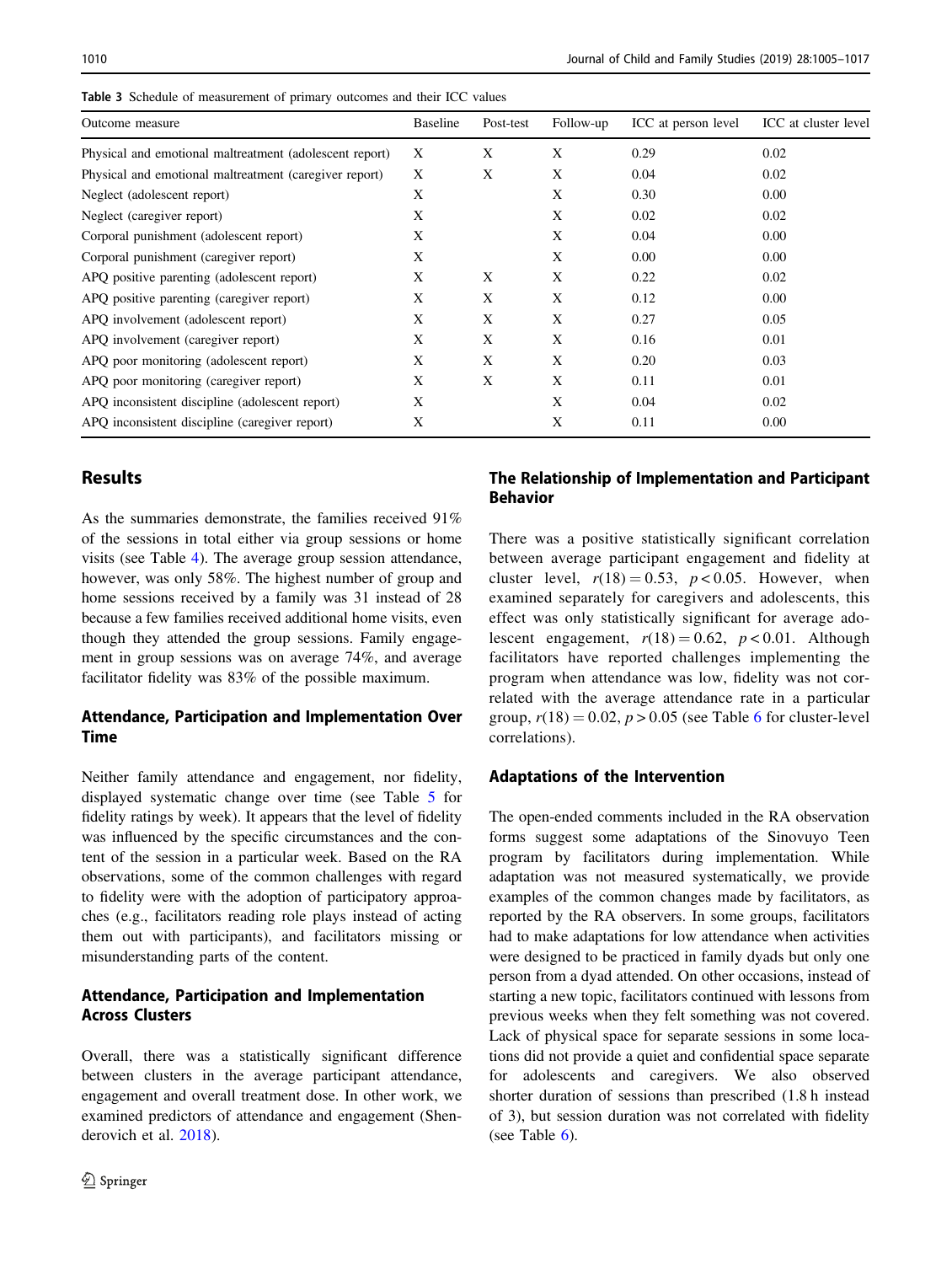<span id="page-6-0"></span>

| Intervention characteristic | Ν   | M(SD)       | ICC by cluster | Maximum planned | Percentage of maximum |
|-----------------------------|-----|-------------|----------------|-----------------|-----------------------|
| Group sessions              | 270 | 16.10(7.86) | 0.23           | 28              | 58%                   |
| Group and home sessions     | 270 | 25.42(6.30) | 0.02           | 28              | 91%                   |
| Family-level engagement     | 257 | 2.21(0.38)  | 0.15           |                 | 74%                   |
| Fidelity                    | 20  | 14.95(1.29) | N/A            | 18              | 83%                   |
|                             |     |             |                |                 |                       |

The maximum fidelity score in sessions 1 and 14 was 12, and in sessions 2–13 it was 18, therefore the scores sessions 1 and 14 were scaled proportionately

Table 5 Session fidelity ratings by week from all 20 intervention groups

| Session<br>number | Session topic                                                      |       | Total score,<br>SD | $%$ of maximum |  |
|-------------------|--------------------------------------------------------------------|-------|--------------------|----------------|--|
| 1                 | Introducing the program & defining<br>participant goals            | 14.45 | 2.19               | $80\%$         |  |
| 2                 | Building a positive relationship through<br>spending time together | 15.10 | 2.31               | 84%            |  |
| 3                 | Praising each other                                                | 16.05 | 2.04               | 89%            |  |
| 4                 | Talking about emotions                                             | 14.26 | 3.95               | 79%            |  |
| 5                 | What do we do when we're angry?                                    | 14.90 | 2.26               | 83%            |  |
| 6                 | Problem solving: Putting out the fire                              | 14.76 | 3.56               | 82%            |  |
| 7                 | Motivation to save and making a budget<br>with our money           | 13.79 | 4.10               | 77%            |  |
| 8                 | Dealing with problems without conflict I                           | 14.75 | 2.55               | 82%            |  |
| 9                 | Dealing with problems without conflict<br>П                        | 15.17 | 1.97               | 84%            |  |
| 10                | Establishing rules and routines                                    | 15.21 | 2.50               | 85%            |  |
| 11                | Ways to save money & making a family<br>saving plan                | 17.05 | 0.88               | 95%            |  |
| 12                | Keeping safe in the community                                      | 14.47 | 1.90               | $80\%$         |  |
| 13                | Responding to crisis                                               | 15.55 | 1.83               | 86%            |  |
| 14                | Widening Circles of Support                                        | 16.04 | 1.53               | 89%            |  |
|                   |                                                                    |       |                    |                |  |

### Implementation Characteristics as Predictors of **Outcomes**

At both post-test and follow-up, there was no overall trend of the implementation characteristics affecting the outcomes in the intervention arm (see Tables [7](#page-7-0) and [8](#page-8-0)). However, there were several statistically significant effects of implementation characteristics. A higher number of home visits was related to slightly larger reduction in maltreatment at post-test (caregiver report), while at follow-up, a higher total dose of the intervention was related to a larger reduction in inconsistent parenting (adolescent report) as well as a larger reduction in neglect scores (caregiver report). There was a statistically significant effect of family engagement, with higher family engagement predicting lower adolescent-reported involved parenting at post-test ( $p = 0.040$ ). Higher fidelity was marginally related to lower adolescent-reported positive parenting at post-test  $(p = 0.053)$ . Furthermore, groups with higher fidelity reported an increase in adolescent-reported

maltreatment and a smaller decrease in neglect, compared to the participants in groups with lower fidelity.

After adjusting for multiple hypothesis testing, the only remaining significant effect of implementation characteristics on participant outcomes was the effect of fidelity on adolescent-reported maltreatment. Contrary to our expectation, higher fidelity was linked to increased reports of maltreatment, IRR 1.33 95% CI [1.19, 1.49], p < 0.01.

### **Discussion**

In summary, the current study suggests that it was possible to deliver the Sinovuyo Teen intervention with a level of implementation comparable to studies in HICs, although it is not possible to compare precisely across studies due to different interventions and measures used. For example, in this study session fidelity was rated on average at 83%, participant attendance in group sessions at 58% and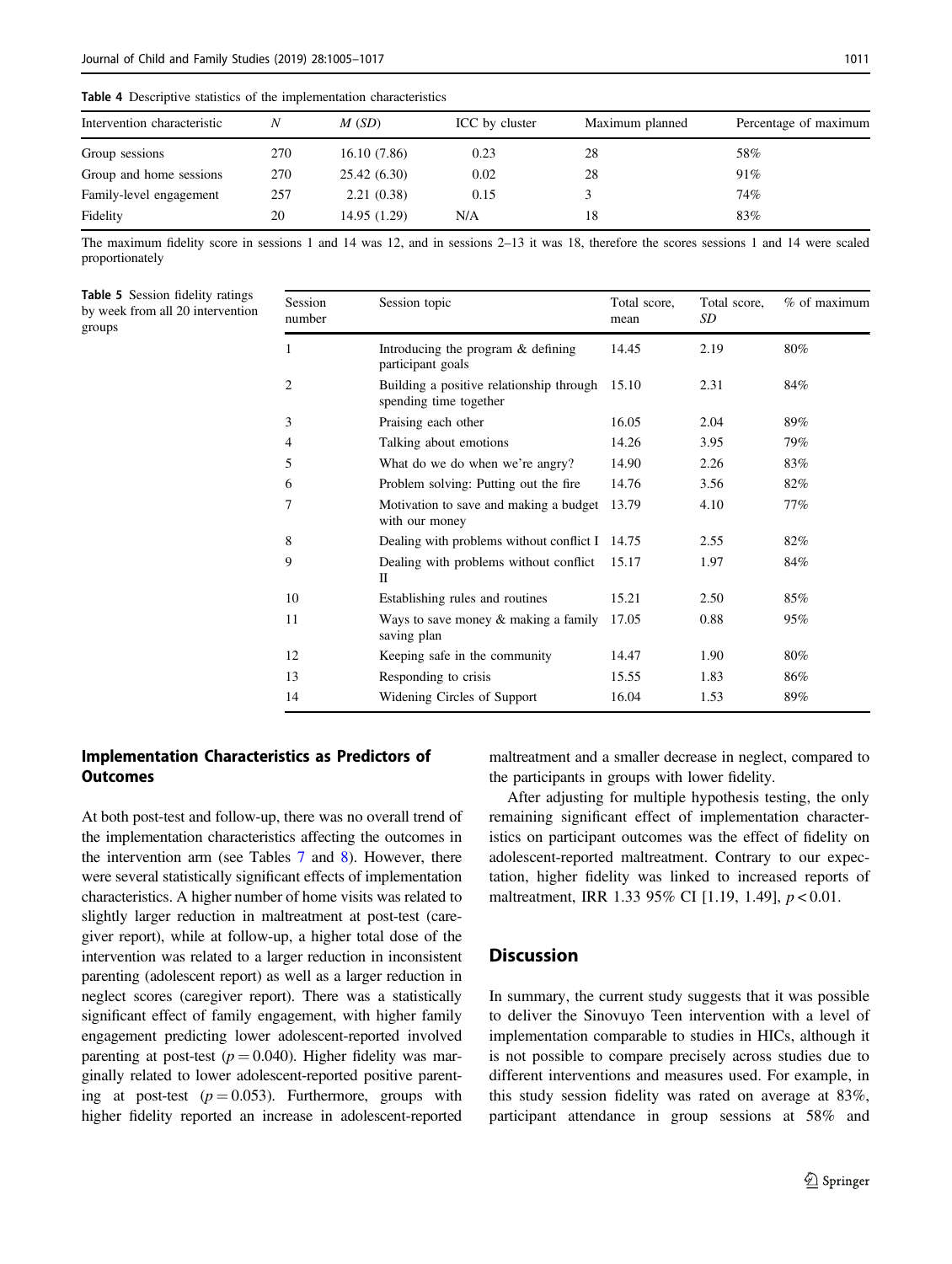#### <span id="page-7-0"></span>Table 6 Cluster-level correlations of implementation characteristics

|                  | Average caregiver<br>engagement | Average adolescent Average family<br>engagement | engagement | Average<br>attendance | Average<br>session length |
|------------------|---------------------------------|-------------------------------------------------|------------|-----------------------|---------------------------|
| Fidelity 0.21    |                                 | $0.62**$                                        | $0.53*$    | 0.02                  | 0.24                      |
| $p$ -value 0.347 |                                 | 0.004                                           | 0.020      | 0.940                 | 0.299                     |

 $*_{p}$  < 0.05,  $*_{p}$  < 0.01

|  |  |  | <b>Table 7</b> The impact of implementation predictors on primary outcomes at post-test in the intervention arm |  |  |  |  |  |  |  |  |  |  |  |  |
|--|--|--|-----------------------------------------------------------------------------------------------------------------|--|--|--|--|--|--|--|--|--|--|--|--|
|--|--|--|-----------------------------------------------------------------------------------------------------------------|--|--|--|--|--|--|--|--|--|--|--|--|

| Predictor                                     | Session attendance        | Home visits               | $S_{\text{essions}} + \text{home visits}$ | Family engagement              | Cluster-level fidelity    |
|-----------------------------------------------|---------------------------|---------------------------|-------------------------------------------|--------------------------------|---------------------------|
| <b>Outcome</b>                                |                           |                           |                                           |                                |                           |
|                                               |                           |                           | Coef. [95% CI]                            |                                |                           |
| Maltreatment (adolescent report) <sup>a</sup> | IRR: 1.01 [0.98; 1.04]    | IRR: 0.99 [0.96; 1.02]    | IRR: 0.99 [0.94; 1.05]                    | IRR: 1.36 [0.77; 2.39]         | IRR: 1.08 [0.94; 1.23]    |
| $p$ -value                                    | 0.416                     | 0.363                     | 0.808                                     | 0.292                          | 0.285                     |
| Adjusted p-value                              | 0.840                     | 0.822                     | 0.961                                     | 0.822                          | 0.822                     |
| Maltreatment (caregiver report) <sup>a</sup>  | IRR: 0.99 [0.96; 1.03]    | IRR: 1.00 [0.96; 1.05]    | IRR: 0.99 [0.95; 1.03]                    | IRR: 1.09 [0.58; 2.00]         | IRR: 0.94 [0.76; 1.17]    |
| $p$ -value                                    | 0.672                     | 0.925                     | 0.692                                     | 0.790                          | 0.590                     |
| Adjusted p-value                              | 0.915                     | 0.974                     | 0.915                                     | 0.961                          | 0.908                     |
| Positive parenting (adolescent report)        | $0.00$ [-0.11; 0.10]      | $-0.06$ [ $-0.20$ ; 0.07] | $-0.06$ [ $-0.18$ ; 0.07]                 | $-1.84$ [ $-3.82$ ; 0.14]      | $-0.66$ [ $-1.32$ ; 0.01] |
| $p$ -value                                    | 0.939                     | 0.349                     | 0.368                                     | 0.069                          | 0.053                     |
| Adjusted p-value                              | 0.974                     | 0.822                     | 0.822                                     | 0.755                          | 0.755                     |
| Positive parenting (caregiver report)         | $-0.01$ [ $-0.13$ ; 0.11] | $0.04$ [-0.04; 0.12]      | $0.06$ [-0.12; 0.23]                      | $0.42$ [-1.88; 2.71]           | $-0.12$ [ $-0.69$ ; 0.45] |
| $p$ -value                                    | 0.879                     | 0.332                     | 0.508                                     | 0.722                          | 0.676                     |
| Adjusted <i>p</i> -value                      | 0.974                     | 0.822                     | 0.865                                     | 0.926                          | 0.915                     |
| Involved parenting (adolescent report)        | $-0.05$ [ $-0.18$ ; 0.08] | $-0.10[-0.29; 0.09]$      | $-0.19$ [ $-0.46$ ; 0.09]                 | $-2.14$ [ $-4.18$ ; $-0.10$ ]* | $-0.95$ [ $-2.43$ ; 0.54] |
| $p$ -value                                    | 0.435                     | 0.312                     | 0.181                                     | 0.040                          | 0.211                     |
| Adjusted p-value                              | 0.849                     | 0.822                     | 0.822                                     | 0.755                          | 0.822                     |
| Involved parenting (caregiver report)         | $0.09$ [-0.08; 0.25]      | $-0.11$ [ $-0.27$ ; 0.05] | $0.06$ [ $-0.18$ ; 0.30]                  | $2.94$ [-0.35; 6.23]           | $0.05$ [ $-0.82$ ; 0.92]  |
| $p$ -value                                    | 0.311                     | 0.176                     | 0.633                                     | 0.080                          | 0.915                     |
| Adjusted p-value                              | 0.822                     | 0.822                     | 0.908                                     | 0.755                          | 0.974                     |
| Poor parental monitoring (adolescent report)  | $0.10$ [ $-0.08$ ; 0.28]  | $0.04$ [-0.12; 0.20]      | $0.23$ [-0.08; 0.54]                      | $-1.43$ [ $-4.43$ ; 1.58]      | $-0.14$ [ $-1.31$ ; 1.02] |
| $p$ -value                                    | 0.278                     | 0.624                     | 0.141                                     | 0.352                          | 0.810                     |
| Adjusted p-value                              | 0.822                     | 0.908                     | 0.822                                     | 0.822                          | 0.961                     |
| Poor parental monitoring (caregiver report)   | $-0.01$ [ $-0.19$ ; 0.17] | $0.04$ [-0.15; 0.23]      | $0.05$ [-0.19; 0.28]                      | $-0.29$ [ $-3.75$ ; 3.18]      | $-0.65$ [ $-1.68$ ; 0.38] |
| $p$ -value                                    | 0.914                     | 0.697                     | 0.696                                     | 0.871                          | 0.215                     |
| Adjusted p-value                              | 0.974                     | 0.915                     | 0.915                                     | 0.974                          | 0.822                     |

<sup>a</sup>Negative binomial models, results presented as incidence rate ratios. All analyses controlled for rural-urban factor. \*p < 0.05 for p-values before the correction for multiple hypotheses,  $\bar{p}$  < 0.05 for p-values after the correction

participant engagement at 74% of the maximum, whereas the Chicago Parent Program in the US reported average facilitator fidelity at 89%, group attendance at 50% and participant engagement at 82% (Breitenstein et al. [2010](#page-11-0)). This finding adds to the growing body of evidence from fields such as mental health that complex interventions can be delivered by lay staff with appropriate training and supervision (Kazdin and Rabbitt [2013](#page-12-0)).

Overall, the analyses did not identify the hypothesised pattern of impact of the intervention characteristics on participant outcomes. Different explanations may account for the absence of the expected effects. One explanation is that there was a very limited variation in the dosage for different participants within the RCT. As home visits were received nearly always when participants could not attend, the power to detect differences due to dosage was very limited. There was also no pattern of the effects of fidelity on the outcomes in the intervention arm. This may also be due to low statistical power (Cantu et al. [2010\)](#page-11-0). As intervention implementation within studies is usually of high quality and has limited variation, the statistical power is limited to detect the effects of fidelity, dose and engagement (Breitenstein et al. [2010;](#page-11-0) Nix et al. [2009](#page-12-0)).

After adjustment for multiple testing, there was one significant effect of treatment quality in the direction opposite to expected. Adolescents in clusters with higher quality of implementation reported an increase in maltreatment at follow-up, compared to adolescents in clusters with lower quality of implementation. One can only speculate as to the explanations for this finding. One possibility, given that there was no evidence of harm from the intervention in the quantitative and qualitative RCT data, is that the increased reporting of maltreatment by adolescents reflected their increased confidence and willingness to disclose their experiences at home. Indeed, as discussed above, average quality of implementation and adolescent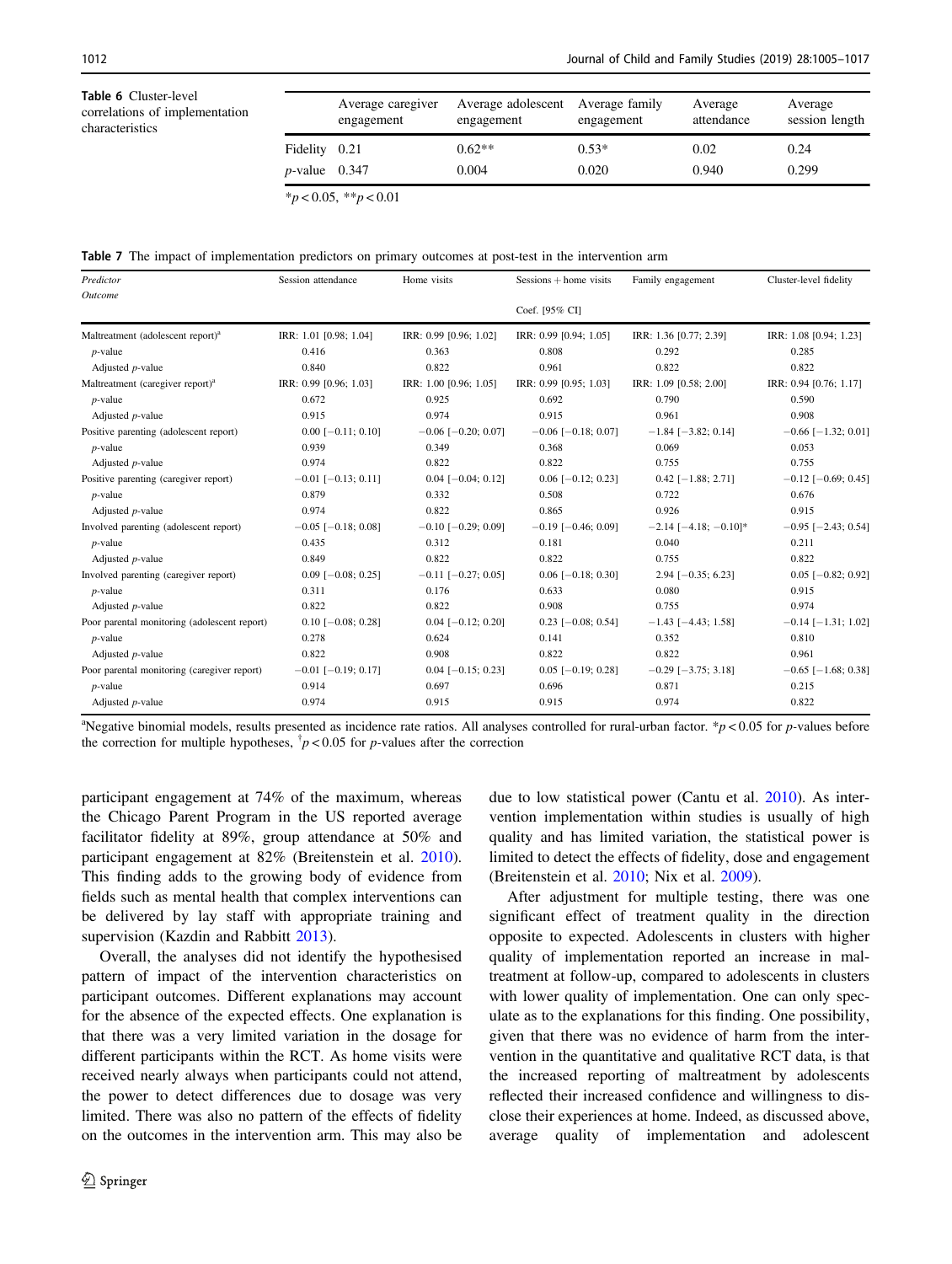#### <span id="page-8-0"></span>Table 8 Implementation predictors at follow-up (intervention arm)

| Predictor                                            | Session attendance        | Home visits               | Sessions and home visits   | Family engagement         | Fidelity                            |  |
|------------------------------------------------------|---------------------------|---------------------------|----------------------------|---------------------------|-------------------------------------|--|
| Outcome                                              |                           |                           |                            |                           |                                     |  |
|                                                      |                           |                           | Coef. [95% CI]             |                           |                                     |  |
| Maltreatment (adolescent report) <sup>a</sup>        | IRR: 0.98 [0.98; 1.04]    | IRR: 1.03 [1.00; 1.05]    | IRR: 1.00 [0.96; 1.03]     | IRR: 1.28 [0.90; 1.81]    | IRR: 1.33 [1.19; 1.49] <sup>†</sup> |  |
| $p$ -value                                           | 0.240                     | 0.084                     | 0.817                      | 0.170                     | < 0.001                             |  |
| Adjusted $p$ -value                                  | 0.822                     | 0.755                     | 0.961                      | 0.822                     | 0.004                               |  |
| Maltreatment (caregiver report) <sup>a</sup>         | IRR: 1.02 [0.98; 1.05]    | IRR: 0.96 [0.92; 0.99]*   | IRR: 0.98 [0.92; 1.04]     | IRR: 1.50 [0.84; 2.67]    | IRR: 0.98 [0.79; 1.22]              |  |
| $p$ -value                                           | 0.324                     | 0.016                     | 0.463                      | 0.167                     | 0.841                               |  |
| Adjusted p-value                                     | 0.822                     | 0.436                     | 0.861                      | 0.822                     | 0.965                               |  |
| Neglect (adolescent report) <sup>a</sup>             | IRR: 0.99 [0.94; 1.03]    | IRR: 1.01 [0.97; 1.06]    | IRR: 0.99 [0.95; 1.03]     | IRR: 0.67 [0.34; 1.32]    | IRR: 1.54 [1.11; 2.14]*             |  |
| $p$ -value                                           | 0.561                     | 0.630                     | 0.490                      | 0.249                     | 0.009                               |  |
| Adjusted <i>p</i> -value                             | 0.899                     | 0.908                     | 0.861                      | 0.822                     | 0.327                               |  |
| Neglect (caregiver report) <sup>a</sup>              | IRR: 0.91 [0.82; 1.00]    | IRR: 1.00 [0.88; 1.14]    | IRR: 0.86 [0.77; 0.95]*    | IRR: 0.19 [0.03; 1.29]    | IRR: 1.31 [0.67; 2.56]              |  |
| $p$ -value                                           | 0.059                     | 0.956                     | 0.005                      | 0.090                     | 0.436                               |  |
| Adjusted p-value                                     | 0.755                     | 0.974                     | 0.273                      | 0.755                     | 0.849                               |  |
| Corporal punishment (adolescent report) <sup>a</sup> | IRR: 0.99 [0.96; 1.03]    | IRR: 1.00 [0.96; 1.04]    | IRR: 0.99 [0.93; 1.04]     | IRR: 1.15 [0.68; 1.94]    | $N/A^b$                             |  |
| $p$ -value                                           | 0.710                     | 0.927                     | 0.609                      | 0.609                     |                                     |  |
| Adjusted <i>p</i> -value                             | 0.921                     | 0.974                     | 0.908                      | 0.908                     |                                     |  |
| Corporal punishment (caregiver report) <sup>a</sup>  | IRR: 0.99 [0.95; 1.03]    | IRR: 1.02 [0.97; 1.07]    | IRR: 1.00 [0.95; 1.05]     | IRR: 1.49 [0.86; 2.60]    | IRR:0.91 [0.75; 1.10]               |  |
| $p$ -value                                           | 0.503                     | 0.953                     | 0.940                      | 0.155                     | 0.336                               |  |
| Adjusted p-value                                     | 0.865                     | 0.974                     | 0.973                      | 0.822                     | 0.822                               |  |
| Positive parenting (adolescent report)               | $0.06$ [ $-0.03$ ; 0.16]  | $-0.13$ [ $-0.28$ ; 0.01] | $-0.02$ [ $-0.23$ ; 0.18]  | $-0.81$ [ $-2.67$ ; 1.04] | $-0.48$ [ $-1.35$ ; 0.40]           |  |
| $p$ -value                                           | 0.186                     | 0.077                     | 0.826                      | 0.390                     | 0.285                               |  |
| Adjusted p-value                                     | 0.822                     | 0.755                     | 0.961                      | 0.822                     | 0.822                               |  |
| Positive parenting (caregiver report)                | $-0.02$ [ $-0.12$ ; 0.09] | $-0.04$ [ $-0.17$ ; 0.09] | $-0.08$ [ $-0.21$ ; 0.04]  | $0.53$ [-1.78; 2.85]      | $0.15$ [-0.48; 0.78]                |  |
| $p$ -value                                           | 0.740                     | 0.545                     | 0.198                      | 0.652                     | 0.631                               |  |
| Adjusted <i>p</i> -value                             | 0.932                     | 0.898                     | 0.822                      | 0.915                     | 0.908                               |  |
| Involved parenting (adolescent report)               | $0.01$ [-0.16; 0.18]      | $-0.18$ [ $-0.42$ ; 0.07] | $-0.17$ [ $-0.45$ ; 0.10]  | $-0.95$ [ $-3.08$ ; 1.18] | $-0.89$ [ $-2.24$ ; 0.46]           |  |
| $p$ -value                                           | 0.918                     | 0.155                     | 0.219                      | 0.382                     | 0.198                               |  |
| Adjusted p-value                                     | 0.974                     | 0.822                     | 0.822                      | 0.822                     | 0.822                               |  |
| Involved parenting (caregiver report)                | $0.02$ [-0.12; 0.16]      | $-0.13$ [ $-0.32$ ; 0.07] | $-0.12$ [ $-0.30$ ; 0.06]  | $1.30$ [-1.67; 4.26]      | $0.10$ [-0.79; 0.98]                |  |
| $p$ -value                                           | 0.781                     | 0.204                     | 0.188                      | 0.392                     | 0.829                               |  |
| Adjusted <i>p</i> -value                             | 0.961                     | 0.822                     | 0.822                      | 0.822                     | 0.961                               |  |
| Poor parental monitoring (adolescent report)         | $0.03$ [-0.14; 0.20]      | $0.09$ [-0.16; 0.34]      | $0.15$ [-0.10; 0.39]       | $-1.35$ [ $-5.44$ ; 2.74] | $0.16$ [-0.64; 0.96]                |  |
| $p$ -value                                           | 0.744                     | 0.482                     | 0.239                      | 0.517                     | 0.692                               |  |
| Adjusted p-value                                     | 0.932                     | 0.861                     | 0.822                      | 0.867                     | 0.915                               |  |
| Poor parental monitoring (caregiver report)          | $-0.10$ [ $-0.29$ ; 0.09] | $0.00$ [-0.23; 0.23]      | $-0.18$ [ $-0.43$ ; 0.08]  | $-1.18$ [ $-3.60$ ; 1.24] | $-0.28$ [ $-1.29$ ; 0.72]           |  |
| $p$ -value                                           | 0.302                     | 0.999                     | 0.169                      | 0.338                     | 0.581                               |  |
| Adjusted <i>p</i> -value                             | 0.822                     | 0.999                     | 0.822                      | 0.822                     | 0.908                               |  |
| Inconsistent discipline (adolescent report)          | $-0.07$ [ $-0.19; 0.05$ ] | $-0.05$ [ $-0.19; 0.08$ ] | $-0.18$ [ $-0.35$ ; 0.00]* | $-0.77$ [ $-3.30$ ; 1.76] | $0.35$ [-0.42; 1.12]                |  |
| $p$ -value                                           | 0.271                     | 0.459                     | 0.044                      | 0.552                     | 0.377                               |  |
| Adjusted p-value                                     | 0.822                     | 0.861                     | 0.755                      | 0.898                     | 0.822                               |  |
| Inconsistent discipline (caregiver report)           | $0.00$ [ $-0.08$ ; 0.09]  | $-0.04$ [ $-0.17$ ; 0.08] | $-0.04$ [ $-0.15$ ; 0.06]  | $0.49$ [-0.90; 1.88]      | $0.02$ [-0.53; 0.57]                |  |
| $p$ -value                                           | 0.977                     | 0.486                     | 0.408                      | 0.488                     | 0.938                               |  |
| Adjusted <i>p</i> -value                             | 0.986                     | 0.861                     | 0.839                      | 0.861                     | 0.974                               |  |

<sup>a</sup>Negative binomial models, results presented as incidence rate ratios, <sup>b</sup>model did not converge due to low prevalence. All analyses controlled for rural-urban factor. \*p < 0.05 for p-values before the correction for multiple hypotheses,  $\dot{p}$  < 0.05 for p-values after the correction

engagement in a cluster were strongly correlated. As highlighted in relation to intimate partner violence against women, violence is often under-reported and "willingness to disclose often improves with increased awareness about the definitions and extent of such abuse" (Kim et al. [2007](#page-12-0): 1799). Similarly, in a recent study of the whole-school violence-reduction intervention the Good Schools Toolkit in Uganda, the researchers found an increase in girls' experience of sexual violence as a result of the intervention, presumably due to increased reporting thanks to girls' increased sense of safety to report violence (Devries et al. [2017\)](#page-11-0). Although the intervention described in our study did not explicitly address definitions of child maltreatment or children's rights, it is possible that the intervention increased awareness of maltreatment by cultivating adolescents' experience with non-violent problem-solving and communication. For example, one of the RA observers in a group session noted that adolescents present there "said they learned to tell their parents if they don't like the way they [the caregivers] were treating them."

Alternatively, another interpretation is that higher fidelity in some clusters may have meant less flexibility to meet the specific needs of the participants. Thus, perhaps the manual was followed more closely to the detriment of addressing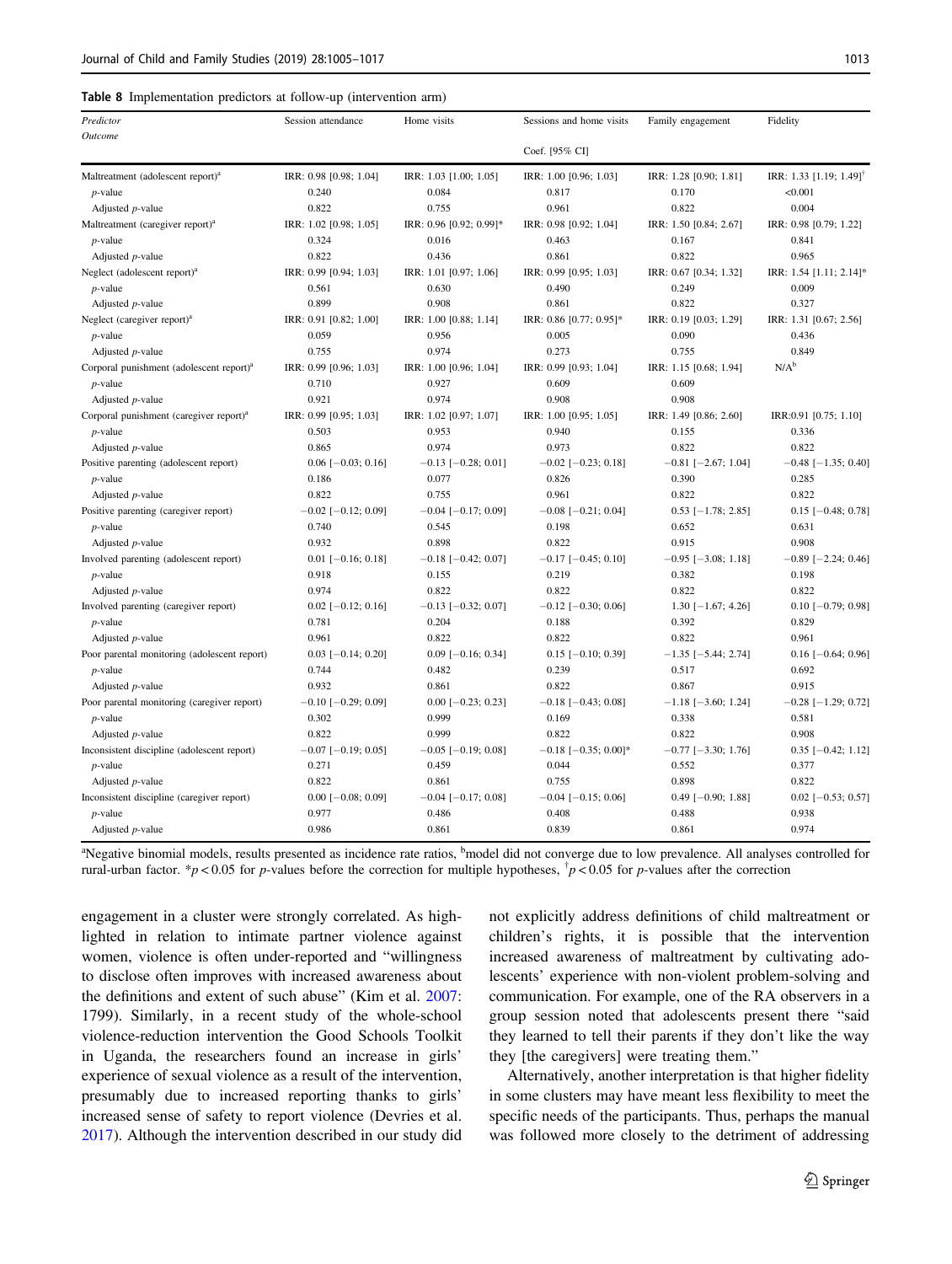unexpected issues. Indeed, modifying interventions can be useful to make them more suitable for particular circumstances (Mowbray et al. [2003\)](#page-12-0). In practice, adaptations always occur (Durlak [2015](#page-11-0)). Therefore, future parenting intervention research will benefit from planning how to systematically record and assess adaptations to evaluate their impact (Dusenbury et al. [2005](#page-11-0)). Furthermore, in complex interventions, it may not always be clear to facilitators how each activity or intervention process is expected to lead to a change in behavior. Providing clarifications for why various activities are included into the intervention manual and how they can be modified while preserving the core principles enables facilitators to adapt the intervention when necessary without undermining the ideas behind the program (Hill and Owens [2013](#page-12-0)).

The current evaluation also included a qualitative component exploring issues such as acceptability and mechanisms of change (Doubt et al. [2017](#page-11-0)). Intervention participants had primarily positive feedback, with most reporting improvements in their households, such as perceived reductions in violent discipline among caregivers and aggressive behaviors among children. Although high participant satisfaction was reported in interviews, attendance rates were lower than in some of the previous studies (e.g., Annan et al. [2017\)](#page-10-0). Other work (Shenderovich et al. [2018\)](#page-12-0) explores reasons for missed group sessions in Sinovuyo Teen. Overall, the study did not show evidence that the level of stressors, such as poverty, was related to attendance. There were several statistically significant predictors of attendance – for example, controlling for other variables, fewer sessions were attended in peri-urban clusters compared to rural areas, and by employed caregivers and male caregivers. Participants also reported other reasons for missed sessions, such as illness and community events. The offer of home visits following missed sessions may have also reduced the incentive to attend group meetings.

It is important to conduct replications by non-developers and research in circumstances that are typical of service settings (Forgatch and DeGarmo [2011\)](#page-11-0). On the one hand, implementation tends to be closely supervised in a trial setting as compared to routine services. For example, in routine services interventions often experience program drift, meaning that implementation fidelity falls over time (Mowbray et al. [2003\)](#page-12-0). On the other hand, interventions within trials may be delivered without the infrastructure available in routine services. For instance, in this trial, nearly all facilitators delivered the intervention for the first time during the RCT, immediately after the initial training and without any previous experience of working together.

There are also many important organisational factors in implementing any intervention that should be examined in future research on parenting interventions in LMICs. Factors such as facilitator recruitment, compensation, incentives, and work conditions are likely to impact implementation (Fixsen et al. [2013](#page-11-0)). One model to promote fidelity at a larger scale that is used in parenting interventions is the certification of facilitators following training (Forgatch and DeGarmo [2011](#page-11-0)). Supervision and coaching of facilitators are likely to improve fidelity as well as help address facilitator burn-out and turnover (Sheidow et al. [2007](#page-12-0)). Various organisational models of delivering parenting programs can also be compared in experiments (Ashraf et al. [2014](#page-11-0)).

There is some evidence suggesting that monitoring implementation can boost its quality. Hence, implementation quality may be lower, if it is not monitored (Lachman et al. [2016\)](#page-12-0). For instance, a review of 59 mentoring studies found that programs that monitored implementation had three times higher average effect sizes than programs without monitoring (DuBois et al. [2002\)](#page-11-0). At the same time, this connection might not be causal; it is also possible that the projects that place an emphasis on quality have both higher overall quality of implementation and monitoring measures in place. Furthermore, as the Medical Research Council guidelines for process evaluations highlight, a key question for process evaluations is whether to communicate emerging findings as the intervention is implemented (Moore et al. [2015](#page-12-0)). In this study, as the intervention team was delivering the program for the first time, several emerging issues were communicated to the implementation team. Future process evaluations working in an effectiveness setting and with established providers are best suited to feed back all findings only at the end of the intervention (Hickey et al. [2016\)](#page-11-0).

Even though only some of the parenting intervention studies report overall fidelity rates (Gardner et al. [2015\)](#page-11-0), most of the published information on implementation of parenting interventions comes from experimental evaluations rather than routine delivery. However, as parenting programs are already widely implemented, it would be beneficial for future research to also draw on outcome monitoring in ordinary service delivery (Hurst et al. [2014](#page-12-0)) as this can greatly enlarge the pool of available data to examine the relationships between implementation and participant outcomes.

## Limitations

Our current analyses focus on quantitative implementation indicators, while providing context based on field notes of session observations, with qualitative research findings reported separately. As mentioned in the program description, participants who were unable to attend a session received a brief home visit from the facilitators with a summary of the week's content. Following missed sessions,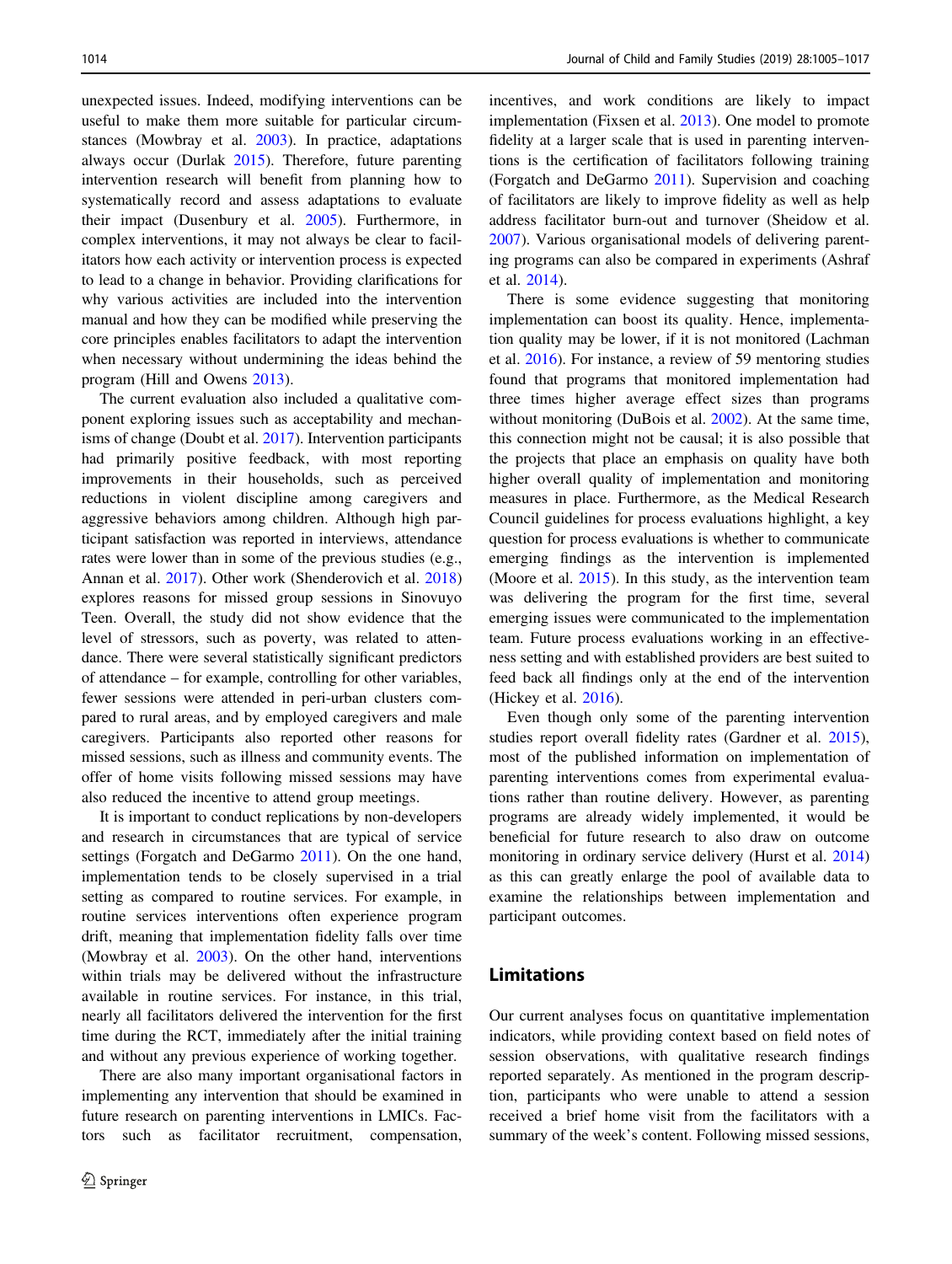<span id="page-10-0"></span>close to a third of the sessions were delivered through these individual visits, but it was not feasible to systematically observe home visits as observations in the home were considered too intrusive. It was also not possible to collect data on home practice completion, which is a program feature that parenting interventions rely on in order to reinforce the learning between sessions (Berkel et al. [2018](#page-11-0); Ros et al. [2016\)](#page-12-0). Furthermore, due to a limited number of intervention clusters (20), statistical power was limited, especially for fidelity as a cluster-level predictor, and it was not possible to explore predictors of fidelity. Future studies with larger samples would allow to test further hypotheses about mechanisms, such as whether effect of fidelity is mediated by participant engagement (Berkel et al. [2011](#page-11-0)).

Due to the relative brevity of the implementation measurement tool, our study did not examine facilitator fidelity and quality as two separate predictors, although they may have different effects on participant outcomes (Breitenstein et al. [2010;](#page-11-0) Humphrey et al. [2018](#page-12-0)). Future studies in LMICs could incorporate a more extensive subscale measuring facilitator competence. Another promising area is understanding therapeutic alliance – the interpersonal processes between the facilitator and participant—in the context of interventions delivered by lay staff in different cultural settings (e.g., see Elvins & Green, [2008](#page-11-0); Schmidt et al. [2014\)](#page-12-0).

This study also has some important strengths. It adds to the literature on the impact of implementation characteristics on outcomes in parenting interventions. Fidelity and engagement were observed by independent researchers rather than the implementers themselves, which provided a higher level of objectivity. In addition, data were collected from almost all intervention sessions rather than a limited sample. The fidelity, attendance, and engagement levels within an RCT may not be representative of all the replications in other settings by various agencies. However, these are helpful benchmarks that can be used for comparison and planning within the growing body of research examining parenting support in LMICs. Rigorously measuring implementation is a key step towards establishing evidence-informed parenting programs in LMICs.

Acknowledgements A number of research assistants contributed to the execution of this study, including Babalwa Mkati, Ntombizodwa Tsotso, Lungiswa Mzimeli, Kholiswa Mabizela, Veliswa Tokwe, Babalwa Mkati, Vuyolwethu Banzi, Deneo Sephulo, Mzuvukile Nocuza, Phelisa Mphimphilashe, Busisiwe Tusani, Zikhona Fihlani, Unathi Simandla, Ntombomzi Theodora, Noluvuyo Tsoko, Nonzukiso Bokwe, Nolitha Tshathu, Zikhona Capa, Mzoxolo Cannon, Pumla Myoyo, Simphiwe James Mahl, and Simphiwe Vimbayo. The authors also wish to thank Rocio Herrero Romero, Janina Steinert, Divane Nzima, Franziska Meinck, and the rest of the research and implementation teams for their dedicated work. Special thanks go to all the participants and their families.

Author Contributions Y.S., M.E., L.C., J.D. and M.B. contributed towards designing the study. Y.S., L.C., J.D., S.M. and M.B. contributed significantly towards data acquisition. Y.S. conducted data cleaning and analysis, and drafted the manuscript, and A.L.M. provided statistical advice. All authors participated in writing of the manuscript.

Funding Yulia Shenderovich was supported by the Cambridge Commonwealth, European & International Trust, research fellowship awarded by Global TIES for Children at New York University and funded by a grant from the Hewlett Foundation, Smuts Memorial Fund, managed by the University of Cambridge in memory of Jan Christiaan Smuts, and St John's College, Cambridge. The Sinovuyo Teen Study was funded by the European Research Council under the European Union's Seventh Framework Program (FP7/2007-2013, grant agreement 313421), UNICEF Innocenti Office of Research, the Leverhulme Trust (grant number PLP-2014-095), the University of Oxford's ESRC Impact Acceleration Account (K1311-KEA-004 & 1602-KEA-189), and the John Fell Fund (103/757).

### Compliance with Ethical Standards

Conflict of Interest L.C. and J.D. were involved in developing the Sinovuyo Caring Families Program for Parents and Teens, which is licensed under a Creative Commons 4.0 Non-commercial No Derivatives license. All other authors declare no financial relationships with any organisations that might have an interest in the submitted work and no other relationships or activities that could appear to have influenced the submitted work.

Ethical Approval The study was approved by the Research Ethics Committees at the University of Oxford, the University of Cape Town, and by the South African Departments of Social Development and Department of Basic Education.

Informed Consent Written informed consent was obtained from all individual participants included in the study. Both adolescents and caregivers needed to give informed consent for the dyad to participate.

Publisher's note: Springer Nature remains neutral with regard to jurisdictional claims in published maps and institutional affiliations.

Open Access This article is distributed under the terms of the Creative Commons Attribution 4.0 International License [\(http://crea](http://creativecommons.org/licenses/by/4.0/) [tivecommons.org/licenses/by/4.0/](http://creativecommons.org/licenses/by/4.0/)), which permits use, duplication, adaptation, distribution, and reproduction in any medium or format, as long as you give appropriate credit to the original author(s) and the source, provide a link to the Creative Commons license, and indicate if changes were made.

### References

- Alvarez, M., Rodrigo, M. J., & Byrne, S. (2016). What implementation components predict positive outcomes in a parenting program? Research on Social Work Practice, 28(2), 1–15. [https://](https://doi.org/10.1177/1049731516640903) [doi.org/10.1177/1049731516640903](https://doi.org/10.1177/1049731516640903).
- Annan, J., Sim, A., Puffer, E. S., Salhi, C., & Betancourt, T. S. (2017). Improving mental health outcomes of Burmese migrant and displaced children in Thailand: a community-based randomized controlled trial of a parenting and family skills intervention. Prevention Science, 18(7), 793–803. [https://doi.org/10.1007/](https://doi.org/10.1007/s11121-016-0728-2) [s11121-016-0728-2.](https://doi.org/10.1007/s11121-016-0728-2)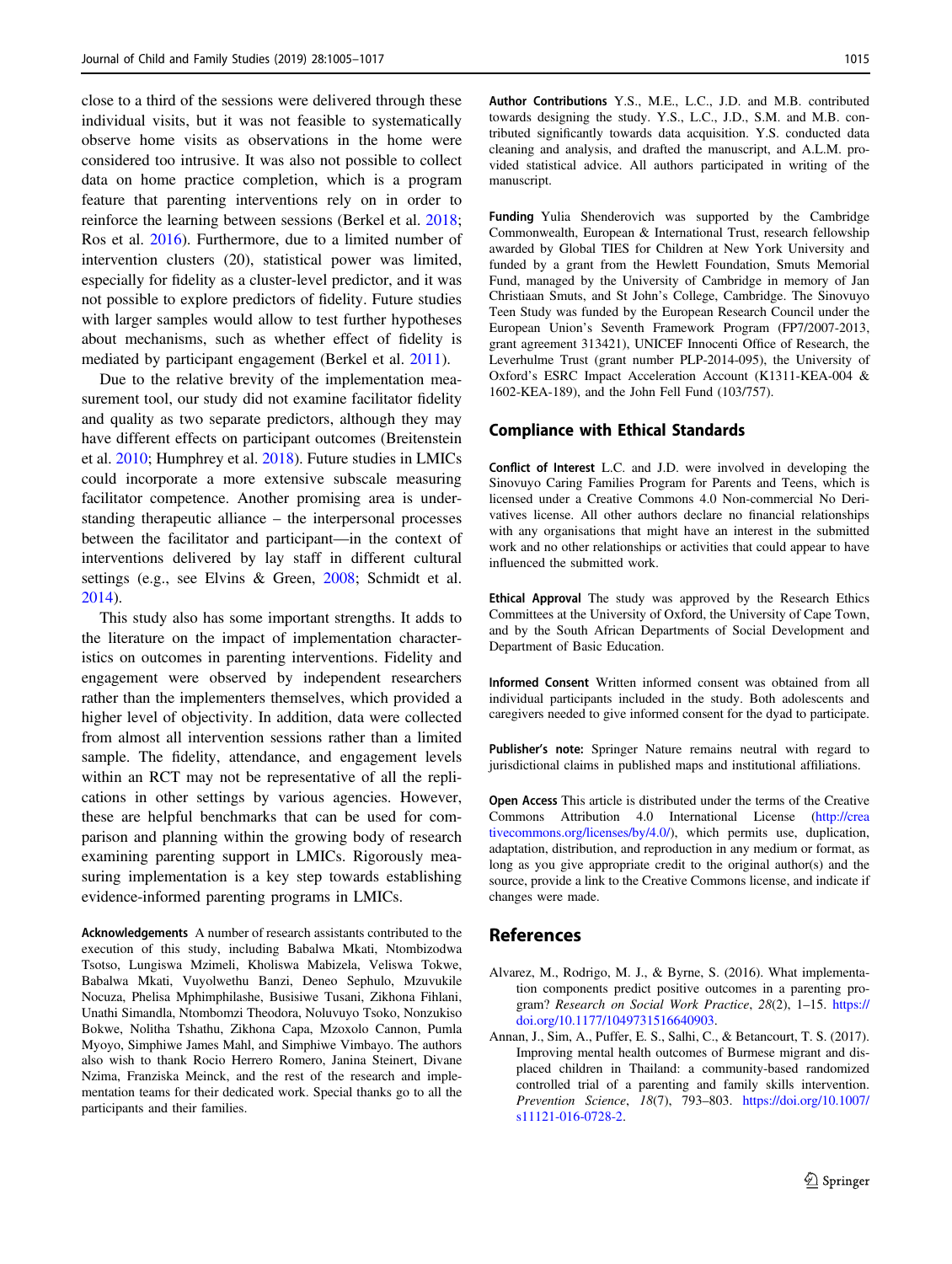- <span id="page-11-0"></span>Ashraf, N., Bandiera, O., & Lee, S. S.-H. (2014). Awards unbundled: evidence from a natural field experiment. Journal of Economic Behavior and Organization, 100, 44–63. [https://doi.org/10.1016/](https://doi.org/10.1016/j.jebo.2014.01.001) [j.jebo.2014.01.001](https://doi.org/10.1016/j.jebo.2014.01.001).
- Barlow, J., & Coren, E. (2018). The effectiveness of parenting programs. Research on Social Work Practice, 28(1), 99-102. [https://](https://doi.org/10.1177/1049731517725184) [doi.org/10.1177/1049731517725184.](https://doi.org/10.1177/1049731517725184)
- Barr, D. J. (2013). Random effects structure for testing interactions in linear mixed-effects models. Frontiers in Psychology, 4, 328 <https://doi.org/10.3389/fpsyg.2013.00328>.
- Baydar, N., Reid, M. J., & Webster-Stratton, C. (2003). The role of mental health factors and program engagement in the effectiveness of a preventive parenting program for head start mothers. Child Development, 74(5), 1433–1453. [https://doi.org/10.1111/](https://doi.org/10.1111/1467-8624.00616) [1467-8624.00616.](https://doi.org/10.1111/1467-8624.00616)
- Benjamini, Y., & Hochberg, Y. (1995). Controlling the false discovery rate: a practical and powerful approach to multiple testing. Journal of the Royal Statistical Society, 57, 289–300. [https://doi.](https://doi.org/10.2307/2346101) [org/10.2307/2346101.](https://doi.org/10.2307/2346101)
- Berkel, C., Mauricio, A. M., Schoenfelder, E., & Sandler, I. N. (2011). Putting the pieces together: An integrated model of program implementation. Prevention Science, 12(1), 23–33. [https://doi.](https://doi.org/10.1007/s11121-010-0186-1) [org/10.1007/s11121-010-0186-1.](https://doi.org/10.1007/s11121-010-0186-1)
- Berkel, C., Sandler, I. N., Wolchik, S. A., Brown, C. H., Gallo, C. G., Chiapa, A., & Jones, S. (2018). "Home Practice Is the Program": Parents' practice of program skills as predictors of outcomes in the new beginnings program effectiveness trial. Prevention Science, 19(5), 663–673. <https://doi.org/10.1007/s11121-016-0738-0>.
- Breitenstein, S. M., Fogg, L., Garvey, C., Hill, C., Resnick, B., & Gross, D. (2010). Measuring implementation fidelity in a community-based parenting intervention. Nursing Research, 59, 158–165. [https://doi.org/10.1097/NNR.0b013e3181dbb2e2.](https://doi.org/10.1097/NNR.0b013e3181dbb2e2)
- Cantu, A., Hill, L., & Becker, L. (2010). Implementation quality of a family-focused preventive intervention in a community-based dissemination. Journal of Children's Services, 5(4), 18–30. [https://doi.org/10.5042/jcs.2010.0692.](https://doi.org/10.5042/jcs.2010.0692)
- Cluver, L. D., Lachman, J. M., Ward, C. L., Gardner, F., Peterson, T., Hutchings, J. M., & Redfern, A. A. (2016a). Development of a parenting support program to prevent abuse of adolescents in South Africa: findings from a pilot pre-post study. Research on Social Work Practice, 27(7), 758–766. [https://doi.org/10.1177/](https://doi.org/10.1177/1049731516628647) [1049731516628647.](https://doi.org/10.1177/1049731516628647)
- Cluver, L. D., Meinck, F., Shenderovich, Y., Ward, C. L., Romero, R. H., Redfern, A., & Lechowicz, M. (2016b). A parenting programme to prevent abuse of adolescents in South Africa: Study protocol for a randomised controlled trial. Trials, 17(328), 1–10. [https://doi.org/10.1186/s13063-016-1452-8.](https://doi.org/10.1186/s13063-016-1452-8)
- Cluver, L. D., Meinck, F., Steinert, J., Shenderovich, Y., Doubt, J., Herrero-Romero, R., & Gardner, F. (2018). Parenting for lifelong health: a pragmatic cluster randomised controlled trial of a noncommcialised parenting programme for adolescents and their families in South Africa. BMJ Global Health, 3(1), 1-16. [https://](https://doi.org/10.1136/bmjgh-2017-000539) [doi.org/10.1136/bmjgh-2017-000539.](https://doi.org/10.1136/bmjgh-2017-000539)
- Cluver, L. D., Meinck, F., Yakubovich, A., Doubt, J., Redfern, A., Ward, C., & Gardner, F. (2016c). Reducing child abuse amongst adolescents in low- and middle-income countries: a pre-post trial in South Africa. BMC Public Health, 16(567), 1–11. [https://doi.](https://doi.org/10.1186/s12889-016-3262-z) [org/10.1186/s12889-016-3262-z](https://doi.org/10.1186/s12889-016-3262-z).
- Devries, K. M., Knight, L., Allen, E., Parkes, J., Kyegombe, N., & Naker, D. (2017). Does the good schools toolkit reduce physical, sexual and emotional violence, and injuries, in girls and boys equally? A cluster-randomised controlled trial. Prevention Science, 18, 839–853. <https://doi.org/10.1007/s11121-017-0775-3>.
- Doubt, J., Bray, R., Loening-Voysey, H., Cluver, L. D., Byrne, J., Nzima, D., & Medley, S. (2017). 'It has changed': understanding

change in a parenting programme in South Africa. Annals of Global Health. [https://doi.org/10.1016/j.aogh.2017.10.021.](https://doi.org/10.1016/j.aogh.2017.10.021)

- DuBois, D. L., Holloway, B. E., Valentine, J. C., & Cooper, H. (2002). Effectiveness of mentoring programs for youth: a meta-analytic review. American Journal of Community Psychology, 30, 157–97. <http://www.ncbi.nlm.nih.gov/pubmed/12002242>
- Durlak, J. A. (2015). Studying program implementation is not easy but it is essential. Prevention Science, 16, 1123–1127. [https://doi.org/](https://doi.org/10.1007/s11121-015-0606-3) [10.1007/s11121-015-0606-3](https://doi.org/10.1007/s11121-015-0606-3).
- Durlak, J. A., & DuPre, E. P. (2008). Implementation matters: a review of research on the influence of implementation on program outcomes and the factors affecting implementation. American Journal of Community Psychology, 41, 327–350. [https://doi.org/](https://doi.org/10.1007/s10464-008-9165-0) [10.1007/s10464-008-9165-0](https://doi.org/10.1007/s10464-008-9165-0).
- Dusenbury, L., Brannigan, R., Hansen, W. B., Walsh, J., & Falco, M. (2005). Quality of implementation: Developing measures crucial to understanding the diffusion of preventive interventions. Health Education Research, 20, 308–313. [https://doi.org/10.1093/her/](https://doi.org/10.1093/her/cyg134) [cyg134](https://doi.org/10.1093/her/cyg134).
- Eames, C., Daley, D., Hutchings, J., Whitaker, C. J., Jones, K., Hughes, J. C., & Bywater, T. (2009). Treatment fidelity as a predictor of behaviour change in parents attending group-based parent training. Child: Care, Health and Development, 35, 603–612. [https://doi.org/10.1111/j.1365-2214.2009.00975.x.](https://doi.org/10.1111/j.1365-2214.2009.00975.x)
- Elvins, R., & Green, J. (2008). The conceptualization and measurement of therapeutic alliance: an empirical review. Clinical Psychology Review, 28, 1167–1187. [https://doi.org/10.1016/j.cpr.](https://doi.org/10.1016/j.cpr.2008.04.002) [2008.04.002](https://doi.org/10.1016/j.cpr.2008.04.002).
- Fixsen, D. L., Blase, K. A., Metz, A., & Van Dyke, M. (2013). Statewide implementation of evidence-based programs. Exceptional Children, 79, 213–230.
- Forgatch, M. S., & DeGarmo, D. S. (2011). Sustaining fidelity following the nationwide PMTO implementation in Norway. Prevention Science, 12, 235–246. [https://doi.org/10.1007/s11121-](https://doi.org/10.1007/s11121-011-0225-6) [011-0225-6](https://doi.org/10.1007/s11121-011-0225-6).
- Forgatch, M. S., Patterson, G. R., & DeGarmo, D. S. (2005). Evaluating fidelity: predictive validity for a measure of competent adherence to the Oregon model of parent management training. Behavior Therapy, 36(1), 3–13. [https://doi.org/10.1016/S0005-](https://doi.org/10.1016/S0005-7894(05)80049-8) [7894\(05\)80049-8](https://doi.org/10.1016/S0005-7894(05)80049-8).
- Essau, C. A., Sasagawa, S., & Frick, P. J. (2006). Psychometric properties of the Alabama parenting questionnaire. Journal of Child and Family Studies, 15(5), 595–614.
- Furlong, M., McGilloway, S., Bywater, T., Hutchings, J., Smith, S. M., & Donnelly, M. (2012). Behavioural and cognitive-behavioural group-based parenting programmes for early-onset conduct problems in children aged 3 to 12 years. Cochrane Database of Systematic Reviews, 2. <https://doi.org/10.1002/ebch.1905>
- Gardner, F., Montgomery, P., & Knerr, W. (2015). Transporting evidence-based parenting programs for child problem behavior (age 3–10) between countries: systematic review and metaanalysis. Journal of Clinical Child & Adolescent Psychology, 45, 749–762. [https://doi.org/10.1080/15374416.2015.1015134.](https://doi.org/10.1080/15374416.2015.1015134)
- Gross, D., Garvey, C., Julion, W., Fogg, L., Tucker, S., & Mokros, H. (2009). Efficacy of the Chicago Parent Program with low-income African American and Latino parents of young children. Prevention Science, 10(1), 54–65. [https://doi.org/10.1007/s11121-](https://doi.org/10.1007/s11121-008-0116-7) [008-0116-7](https://doi.org/10.1007/s11121-008-0116-7).
- Hawe, P., Shiell, A., & Riley, T. (2004). Complex interventions: how "out of control" can a randomised controlled trial be? British Medical Journal, 328, 1561–1563. [https://doi.org/10.1136/bmj.](https://doi.org/10.1136/bmj.328.7455.1561) [328.7455.1561.](https://doi.org/10.1136/bmj.328.7455.1561)
- Hickey, G., McGilloway, S., Furlong, M., Leckey, Y., Bywater, T., & Donnelly, M. (2016). Understanding the implementation and effectiveness of a group-based early parenting intervention: a